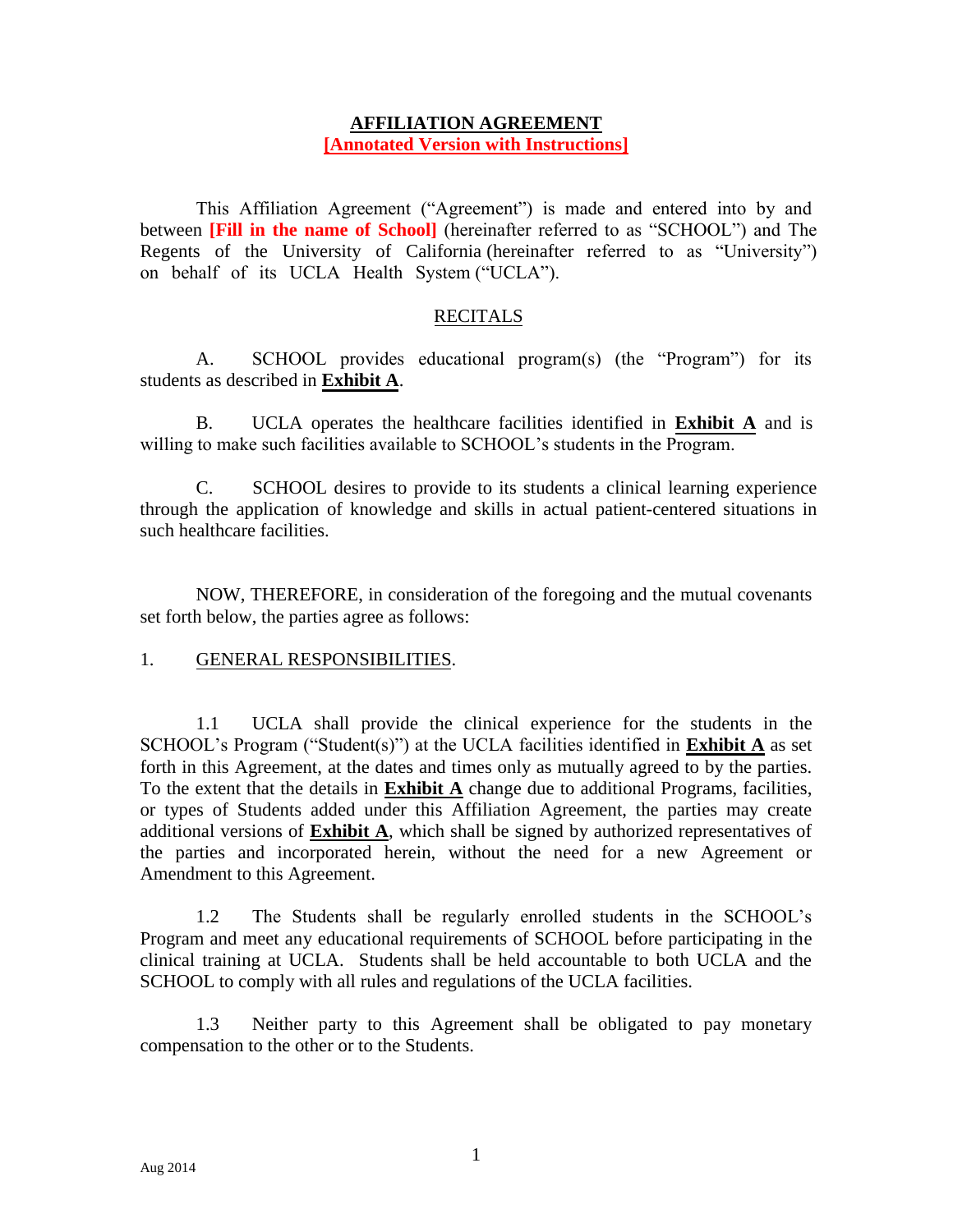## 2. SCHOOL RESPONSIBILITIES.

2.1 The SCHOOL shall be responsible for the following with respect to the Program: the delineation of the academic curriculum; the provision of instructors; awarding any certification or degree in the Program; maintaining appropriate accreditation; and compliance with the applicable laws and rules with respect to operation of the Program.

2.2 The SCHOOL shall be responsible for the selection, placement, and/or removal, and final grading of Students placed with UCLA for their clinical experience. These decisions shall be made in consultation with UCLA in accordance with the respective responsibilities of each party to this Agreement, and in accordance with mutually agreed upon criteria. The SCHOOL shall be responsible for ensuring that the Students are qualified to participate in the clinical rotation at UCLA.

2.3 Prior to placing Students at UCLA, the SCHOOL shall transmit to UCLA the name(s) of the Students and any other requested information required by UCLA.

2.4 The SCHOOL shall instruct Students that they are required to provide proof to UCLA that they meet the requirements for UCLA's basic infectious disease review, which shall include health status reports for each Student assigned to clinical training, records of proof of immunization against common communicable diseases, a tuberculosis screening, and any other requirements identified by UCLA. Any exception to this provision must be approved by UCLA before placement for the Student. UCLA retains the right to remove any Student who does not meet the standards of the basic infectious disease review.

2.5 The SCHOOL shall provide orientation as appropriate for the Students prior to assignment at UCLA, if applicable.

2.6 The SCHOOL shall maintain all records of Student performance in the clinical program as evaluated and transmitted by UCLA.

2.7 The SCHOOL shall submit in writing to UCLA the name and credentials of the person(s) designated as the SCHOOL's Clinical Coordinator, or designee, whose responsibilities shall be to act as liaison between the SCHOOL and UCLA in the development and execution of the clinical program, the evaluation of Student performance, if applicable, and to engage in such other activities as are of mutual concern in the provision of student training. If SCHOOL Instructors ("SCHOOL Instructors") are present at UCLA during the Students' clinical experience, the responsibilities of the SCHOOL Instructors, if applicable, shall be identified in **Exhibit A**. SCHOOL represents and warrants that any such Instructors shall be appropriately licensed and qualified to supervise Students, in accordance with all applicable laws, and shall meet any other requirements as identified by UCLA, including the screening in Section 2.4 herein.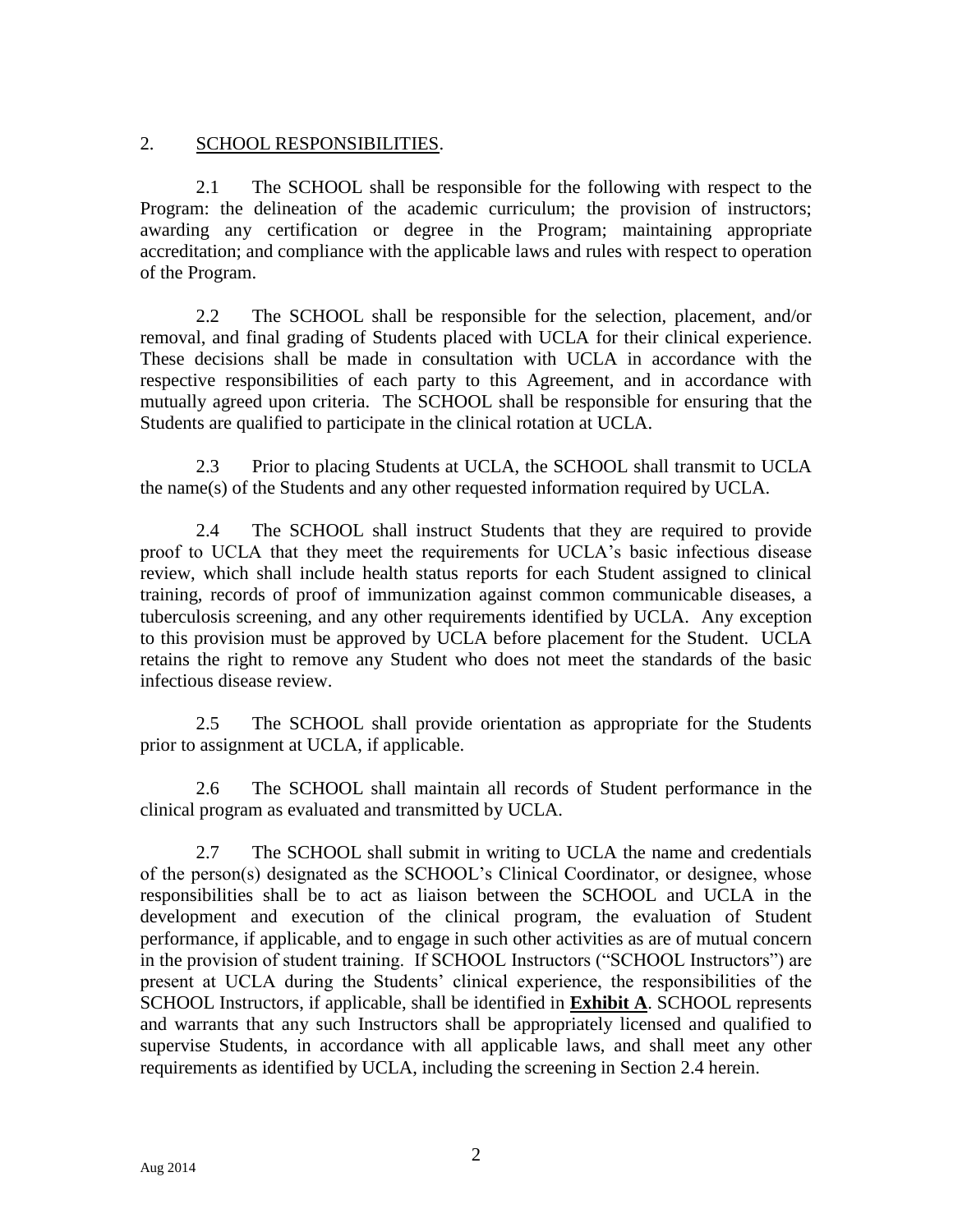2.8 The SCHOOL shall, upon the written request of UCLA, withdraw any Student who: (1) fails to properly perform as a student of the Program or whose conduct otherwise interferes with the staff relationships or primary mission of UCLA; and/or (2) violates any UCLA or University policy or procedure and/or the professional ethics of UCLA as they relate to patients, visitors, or UCLA personnel. The SCHOOL may also discontinue the assignment of any Student at UCLA at any time during the term of this Agreement in accordance with established SCHOOL rules and regulations.

2.9 The SCHOOL shall be responsible to the best of its ability for the conduct of the Students during the clinical training at UCLA, and shall ensure that the Students (and SCHOOL Instructors, if applicable) comply with applicable UCLA policies and procedures, state and federal laws, and requirements of the Joint Commission.

2.10 The SCHOOL shall ensure that the Students maintain health insurance coverage during their entire clinical rotation at UCLA.

## 3. UCLA RESPONSIBILITIES.

3.1 UCLA shall be responsible for the clinical experiences of the Students assigned hereunder. Such Students shall be subject to the supervision, direction and control of UCLA while performing their assignments.

3.2 UCLA shall inform SCHOOL of the number of Students that UCLA can accept and shall accept Students selected by the SCHOOL for clinical assignments in accordance with mutually agreed to schedules.

3.3 UCLA shall provide clinical education for Students in accordance with the educational objectives, learning experiences and performance expectations established and mutually agreed to by the SCHOOL and UCLA.

3.4 UCLA shall provide orientation as appropriate subsequent to placement of the assigned Students.

3.5 UCLA shall designate an individual with sufficient training whose responsibilities shall be to act as liaison between the SCHOOL and UCLA in the development and execution of the clinical program ("UCLA Coordinator").

3.6 If applicable, as identified on **Exhibit A**, and as agreed to by the parties, UCLA staff shall evaluate the performance of each Student in the clinical program and transmit such evaluations to the SCHOOL.

3.7 UCLA has the right to refuse use of its facilities to any Student for clinical assignment. UCLA may also require the discontinuance of the assignment of a Student at UCLA upon prior written notice to the SCHOOL.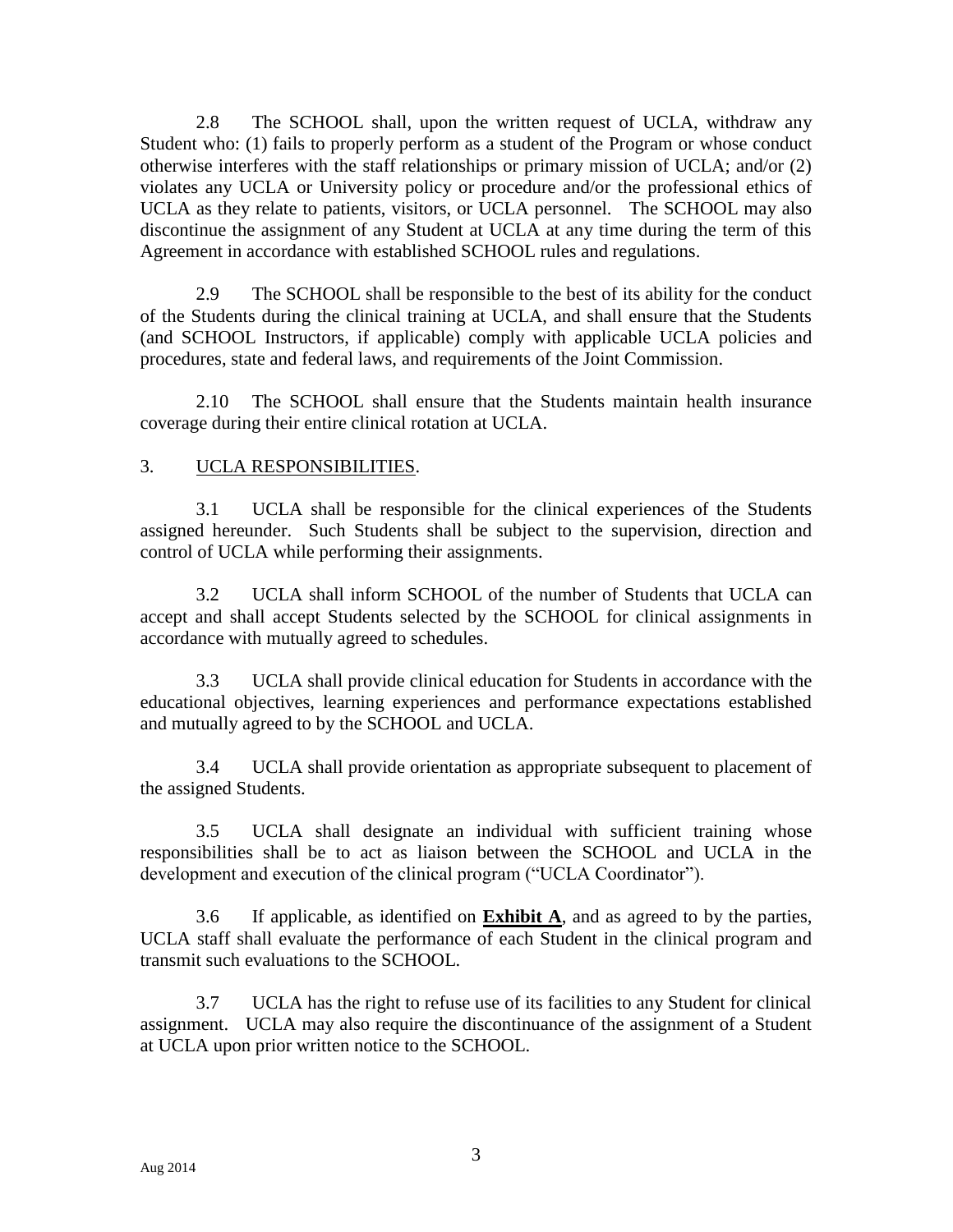3.8 Students shall perform services for patients only when under the supervision of a qualified SCHOOL Instructor and/or UCLA employee. Students shall work, perform assignments, and participate in ward rounds, clinics, and staff meetings and in-service educational programs at the discretion of their supervisors designated by UCLA. Students are trainees, not employees, and are not to replace University staff.

3.9 UCLA shall provide or arrange for immediate emergency health care as required to Students who are injured at UCLA during the clinical training. UCLA is not required to furnish any medical care for injuries not occurring in connection with the performance of the duties for UCLA. The cost of such care under this section 3.9 shall be the responsibility of the SCHOOL or the Student. University and UCLA are not required to provide any ongoing or follow-up care for the Student.

3.10. UCLA shall maintain sufficient administrative and professional control over the supervision of the Students and SCHOOL Instructors, if applicable, to ensure that the continuity and quality of care to patients and/or other UCLA clients is maintained. UCLA shall not decrease the normal number of staff as a result of this Agreement.

## 4. TERM AND TERMINATION.

4.1 The term of this Agreement shall become effective **[Fill in the date the Agreement will start** and shall continue in effect for three (3) years unless terminated earlier.

4.2 Notwithstanding any other provision to the contrary, this Agreement may be terminated without cause at any time by either party upon at least ninety (90) days' prior written notice to the other party. In the event of termination without cause by UCLA, UCLA may determine, in its sole discretion, whether to extend the effective date of termination to allow for completion of the current Students' rotation.

4.3. In the event of a material breach of this Agreement, the aggrieved party may terminate this Agreement by giving thirty (30) days' prior written notice of termination to the breaching party. If the breach is not cured, the Agreement shall terminate at the end of the thirty day period.

# 5. INSURANCE.

5.1 SCHOOL, at its sole cost and expense, shall insure or self-insure its activities in connection with this Agreement and obtain, keep in force and maintain a program of insurance as follows:

**(1)** Professional Liability Insurance coverage for its employees, officers and agents, (including SCHOOL Instructors, if applicable) and Students (unless Students obtain their own insurance) in the amounts set forth herein. SCHOOL (and Students if Students obtain their own insurance) must maintain and show proof of such insurance with financially-sound and reputable companies with limits of one million dollars (\$1,000,000) per occurrence and a general aggregate of three million dollars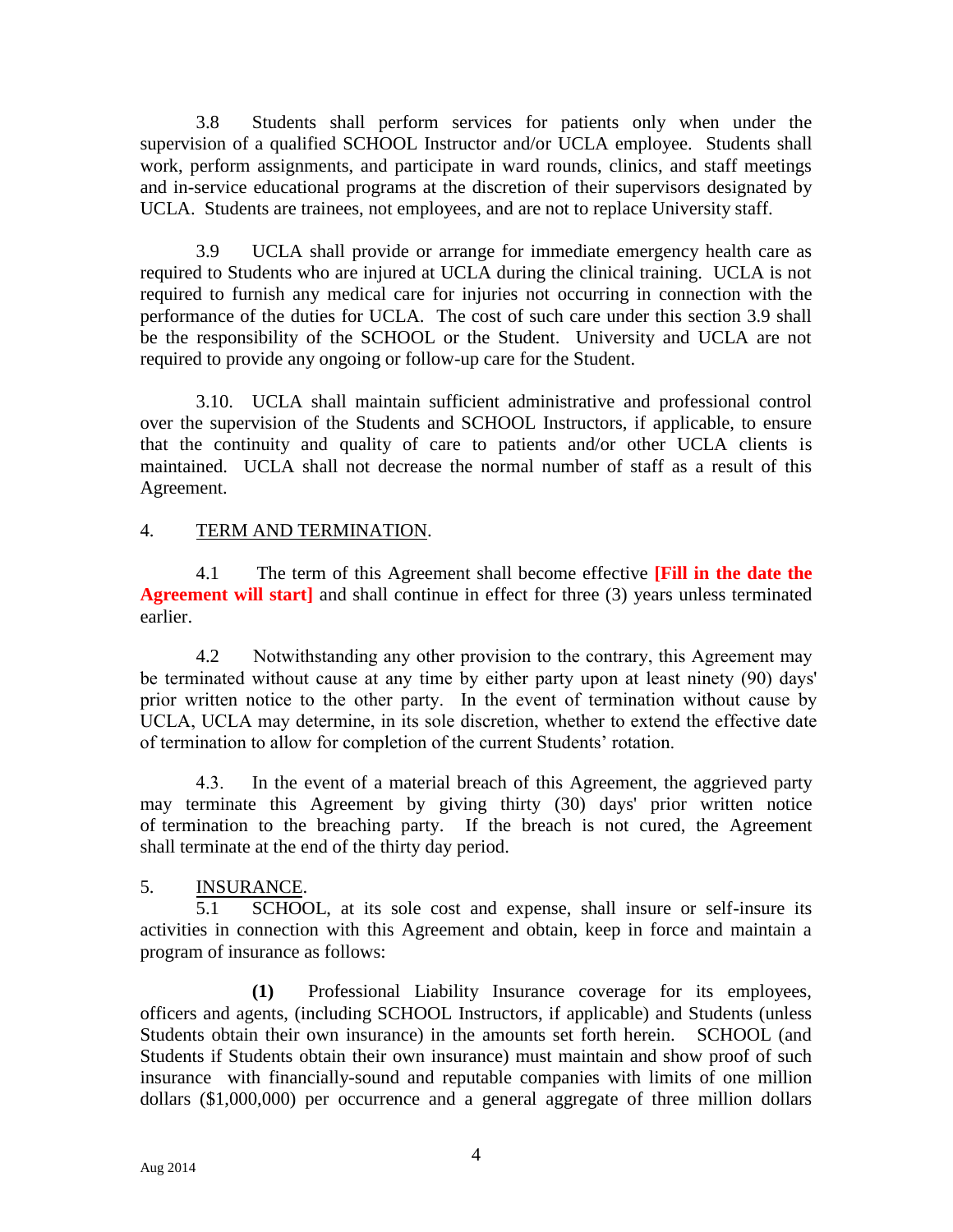(\$3,000,000). If such insurance is written on a claims-made form, it shall continue for five (5) years following termination of this Agreement. The insurance shall have a retroactive date prior to or coinciding with the effective date of this Agreement and a deductible of no more than five hundred thousand dollars (\$500,000). In the event that a claims-made policy is canceled or non-renewed, then the SCHOOL shall obtain extended reporting (tail) coverage for the remainder of the five (5)-year period.

**(2)** Comprehensive or Commercial Form General Liability Insurance (contractual liability included) of not less than five million dollars (\$5,000,000) per occurrence. If such insurance is written on a claims-made form, it shall continue for three years following termination of this Agreement. The insurance shall have a retroactive date prior to or coinciding with the effective date of this Agreement.

**(3)** Workers' Compensation Insurance in a form and amount covering SCHOOL's full liability as required by law under the Workers' Compensation Insurance and Safety Act of the State of California, as amended from time to time.

(4) Such other insurance in such amounts which from time to time may be reasonably required by the mutual consent of the parties against other insurable risks relating to performance.

It should be expressly understood, however, that the coverages required under this Section 5.1(1) and (2) shall not in any way limit the liability of SCHOOL. SCHOOL, upon the execution of this Agreement, shall furnish UCLA with Certificates of Insurance evidencing compliance with all requirements. Certificates shall further provide for thirty (30) days' advance written notice to UCLA of any modification, change or cancellation of any of the above insurance coverages.

**5.2** UCLA shall maintain insurance or self-insure its activities in connection with this Agreement by maintaining programs of self-insurance as follows:

**(1)** Professional Medical and Hospital Liability self-insurance with limits of five million dollars (\$5,000,000) per occurrence.

(2) General Liability Self-Insurance Program with a limit of five million dollars (\$5,000,000) per occurrence.

(3) Workers' Compensation Self-Insurance Program covering UCLA's full liability as required by law under the Workers' Compensation Insurance and Safety Act of the State of California as amended from time to time.

**(4)** Such other insurance in such amounts which from time to time may be reasonably required by the mutual consent of the parties against other insurable risks relating to performance.

It should be expressly understood, however, that the coverages required under this section 5.2 (1) and (2) shall not in any way limit the liability of UCLA.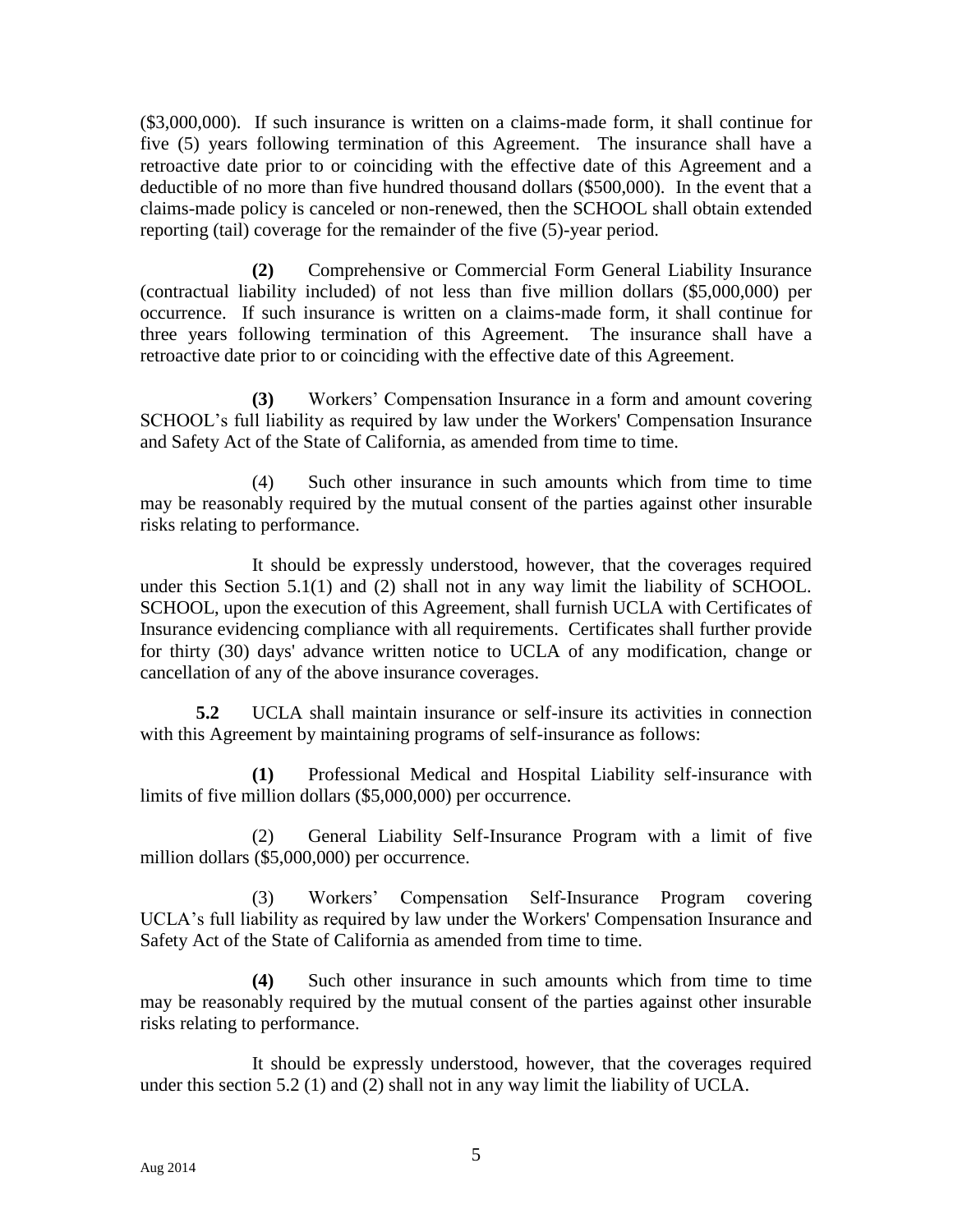## 6. INDEMNIFICATION.

6.1 The SCHOOL shall defend, indemnify and hold UCLA, its officers, employees, and agents harmless from and against any and all liability, loss, expense, reasonable attorneys' fees, or claims for injury or damages arising out of the performance of this Agreement, but only in proportion to and to the extent such liability, loss, expense, reasonable attorneys' fees, or claims for injury or damages are caused by or result from the negligent or intentional acts or omissions of the SCHOOL, its officers, agents, employees, Students, or SCHOOL Instructors (if applicable).

6.2 UCLA shall defend, indemnify and hold the SCHOOL, its officers, employees, and agents harmless from and against any and all liability, loss, expense, reasonable attorneys' fees, or claims for injury or damages arising out of the performance of this Agreement, but only in proportion to and to the extent such liability, loss, expense, reasonable attorneys' fees, or claims for injury or damages are caused by or result from the negligent or intentional acts or omissions of UCLA, its officers, agents, or employees.

# 7. STATUS OF STUDENTS.

**7.1** During the period in which a Student is assigned to UCLA, the Student and the SCHOOL Instructor, if applicable, shall be subject to the direction and control of UCLA supervisors.

**7.2** It is expressly agreed and understood by UCLA and SCHOOL that Students are present at UCLA's facilities to participate in activities and assignments that are of educational value to Students, and that are appropriate to the course and scope of SCHOOL's Program.

7.3 The parties acknowledge that the participating Students are not employees. Workers' compensation coverage, if applicable, for the participating Students (and SCHOOL Instructors, if applicable) will be provided by SCHOOL. Students (and SCHOOL Instructors, if applicable) are not covered by UCLA's workers' compensation programs and are not covered by UCLA's insurance programs.

#### 8. DISCRIMINATION – PROHIBITION.

SCHOOL and UCLA agree not to discriminate in the selection or acceptance of any Student pursuant to this Agreement because of race, color, national origin, religion, sex, sexual orientation, mental or physical disability, age, veteran's status, medical condition (cancer-related) as defined in section 12926 of the California Government Code, ancestry, marital status, or citizenship, within the limits imposed by law or University policy.

# 9. PATIENT RECORDS.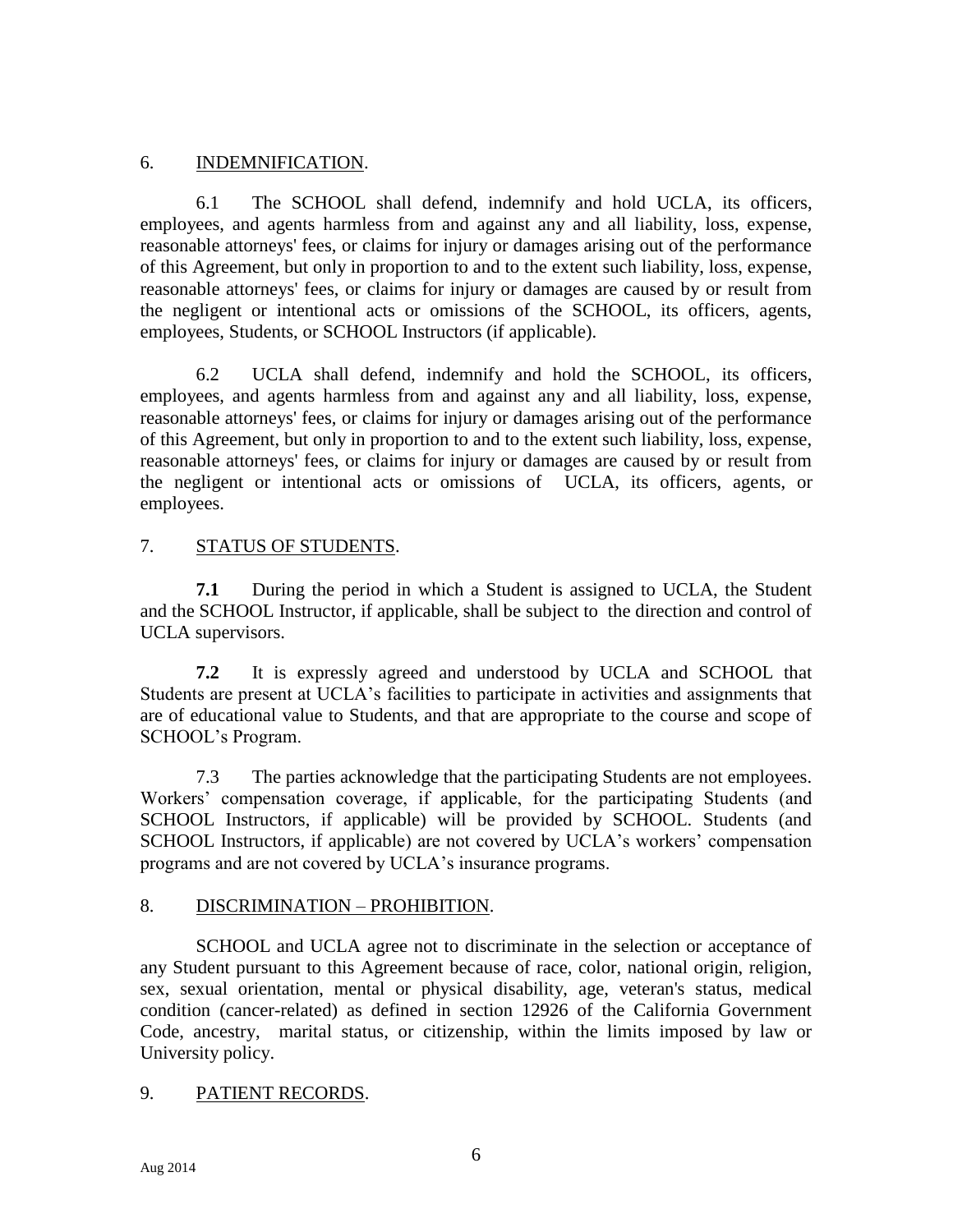Any and all of UCLA's medical records and charts created at UCLA's facilities as a result of performance under this Agreement shall be and shall remain the property of UCLA. SCHOOL understands and agrees that it will require all of its Students (and SCHOOL Instructors if applicable) rotating through UCLA facilities to maintain the confidentiality of all patient medical records and charts in accordance with UCLA policies and procedures and all applicable state and federal laws and regulations, including the Health Insurance Portability and Accountability Act ("HIPAA"). SCHOOL agrees that Students (and SCHOOL Instructors if applicable) shall comply with any UCLA training or education required to comply with HIPAA or other applicable laws.

#### **10.** INTERRUPTION IN SERVICE.

Either party shall be excused from any delay or failure in performance hereunder caused by reason of any occurrence or contingency beyond its reasonable control, including, but not limited to, acts of God, acts of war, fire, insurrection, labor disputes, riots, earthquakes, or other acts of nature. The obligations and rights of the party so excused shall be extended on a day-to-day basis for the time period equal to the period of such excusable interruption. In the event the interruption of a party's performance continues for a period in excess of thirty (30) days, the other party shall have the right to terminate this Agreement upon ten (10) days' prior written notice to the other party.

#### 11. NO ASSIGNMENT.

Neither party shall assign their rights, duties, or obligations under this Agreement, either in whole or in part, without the prior written consent of the other party.

#### **12.** SEVERABILITY.

If any provision of this Agreement is held to be illegal, invalid, or unenforceable under present or future laws effective during the term hereof, such provision shall be fully severable. This Agreement shall be construed and enforced as if such illegal, invalid, or unenforceable provision had never been a part of the Agreement, and the remaining provisions shall remain in full force and effect unaffected by such severance, provided that the severed provision(s) are not material to the overall purpose and operation of this Agreement.

#### **13.** WAIVER.

Waiver by either party of any breach of any provision of this Agreement or warranty or representation herein set forth shall not be construed as a waiver of any subsequent breach of the same or any other provision. The failure to exercise any right hereunder shall not operate as a waiver of such right. All rights and remedies provided for herein are cumulative.

#### 14. MODIFICATIONS AND AMENDMENTS.

This Agreement may be amended or modified at any time by mutual written consent of the authorized representatives of both parties. SCHOOL and UCLA agree to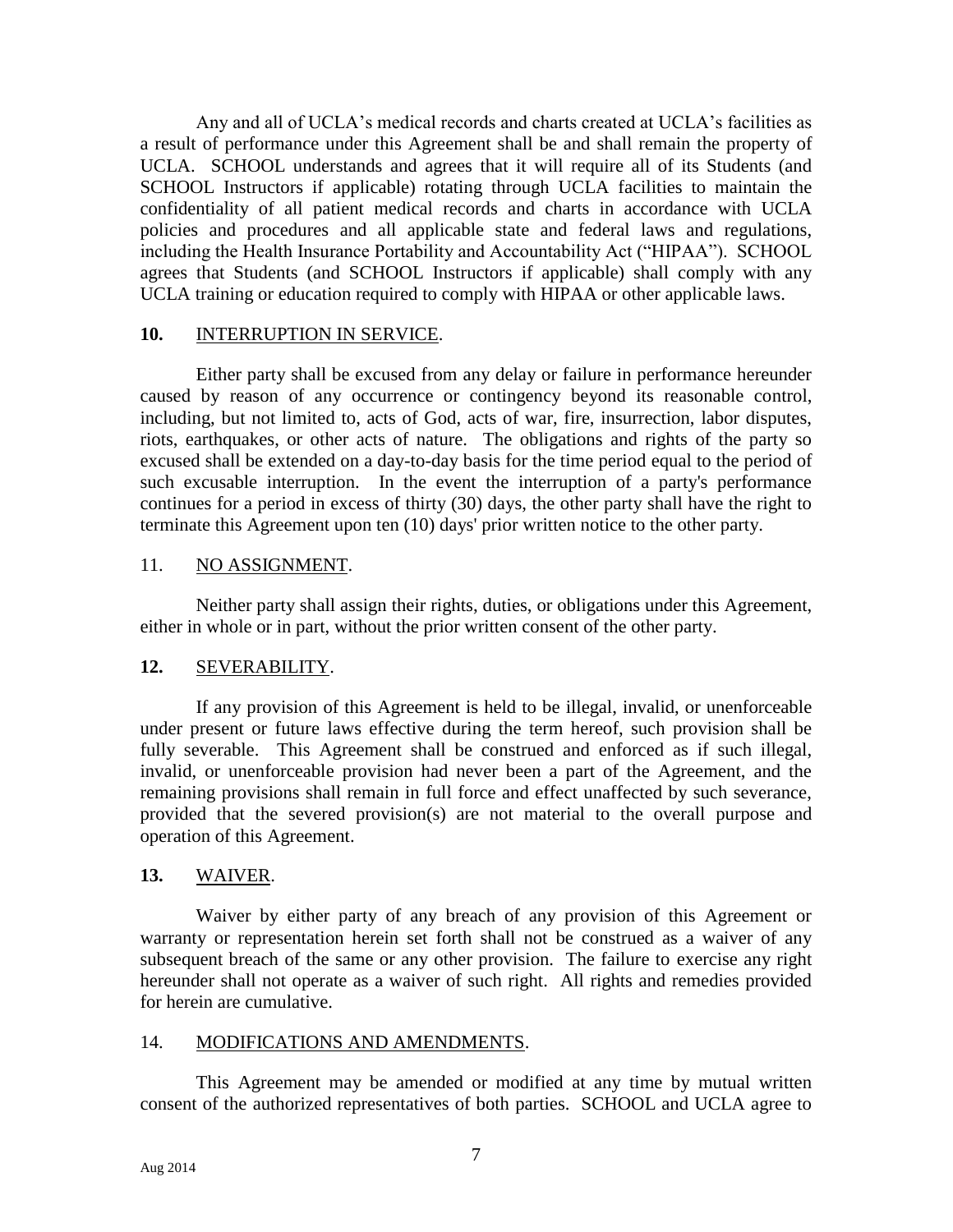amend this Agreement to the extent amendment is required by an applicable regulatory authority and the amendment does not materially affect the provisions of this Agreement.

## 15. GOVERNING LAW.

This Agreement shall be governed in all respects by the laws of the State of California.

## 16. NOTICES**.**

All notices required under this Agreement shall be deemed to have been fully given when made in writing and delivered by: (i) personal delivery; (ii) deposit in the United States mail, postage prepaid, certified mail, return receipt requested; or (iii) overnight courier service, and addressed as follows:

UCLA:

**[Fill in the name, address, and phone number of the person at UCLA to receive information about the Agreement for UCLA]**

\_\_\_\_\_\_\_\_\_\_\_\_\_\_\_\_\_\_\_\_\_\_\_\_\_\_\_\_\_\_\_\_\_\_\_\_\_\_\_\_\_\_ \_\_\_\_\_\_\_\_\_\_\_\_\_\_\_\_\_\_\_\_\_\_\_\_\_\_\_\_\_\_\_\_\_\_\_\_\_\_\_\_\_\_

SCHOOL:

**[Fill in the name, address, and phone number of the person at the SCHOOL to receive information about the Agreement for the SCHOOL]**

\_\_\_\_\_\_\_\_\_\_\_\_\_\_\_\_\_\_\_\_\_\_\_\_\_\_\_\_\_\_\_\_\_\_\_\_\_\_\_\_\_\_ \_\_\_\_\_\_\_\_\_\_\_\_\_\_\_\_\_\_\_\_\_\_\_\_\_\_\_\_\_\_\_\_\_\_\_\_\_\_\_\_\_\_  $\mathcal{L}_\mathcal{L} = \mathcal{L}_\mathcal{L} = \mathcal{L}_\mathcal{L} = \mathcal{L}_\mathcal{L} = \mathcal{L}_\mathcal{L} = \mathcal{L}_\mathcal{L} = \mathcal{L}_\mathcal{L} = \mathcal{L}_\mathcal{L} = \mathcal{L}_\mathcal{L} = \mathcal{L}_\mathcal{L} = \mathcal{L}_\mathcal{L} = \mathcal{L}_\mathcal{L} = \mathcal{L}_\mathcal{L} = \mathcal{L}_\mathcal{L} = \mathcal{L}_\mathcal{L} = \mathcal{L}_\mathcal{L} = \mathcal{L}_\mathcal{L}$ \_\_\_\_\_\_\_\_\_\_\_\_\_\_\_\_\_\_\_\_\_\_\_\_\_\_\_\_\_\_\_\_\_\_\_\_\_\_\_\_\_\_

**17.** ENTIRE AGREEMENT**.**

This Agreement and the Exhibits contains all the terms and conditions agreed upon by the parties regarding the subject matter of this Agreement and supersedes any prior agreements, oral or written, and all other communications between the parties relating to such subject matter.

#### 18. USE OF NAME.

Neither party shall use the name of the other, including the names The Regents of the University of California, UCLA, Ronald Reagan UCLA Medical Center, or similar references to the same, without the prior written approval from an authorized representative of that party, in accordance with applicable law, including California Education Code Section 92000.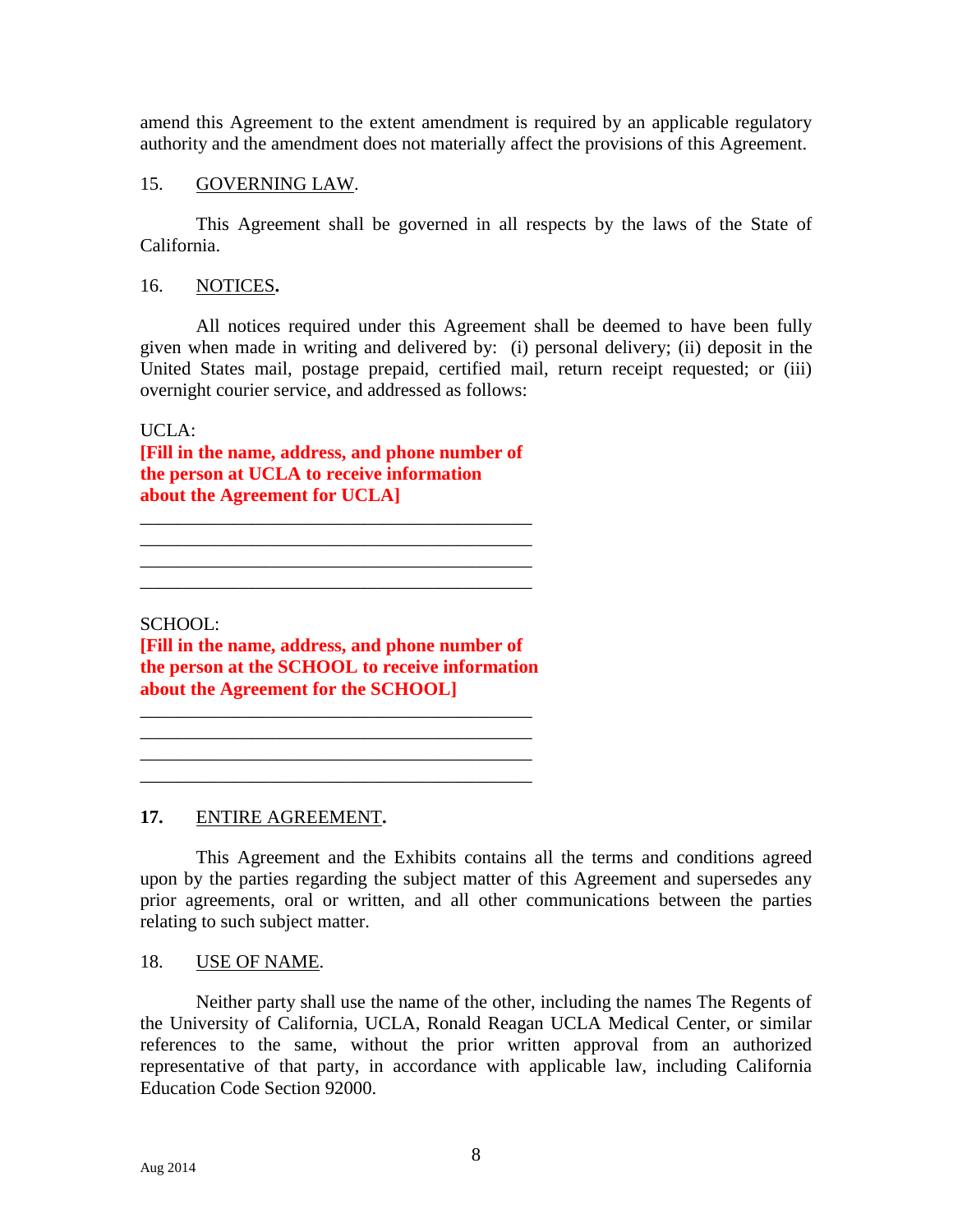#### 19. NO EXCLUSION.

SCHOOL represents and warrants that SCHOOL and its representatives (including Students and SCHOOL Instructors, if applicable) are not: (1) currently excluded, debarred, or disqualified by any federal governmental agency or program or otherwise ineligible from receiving federal contracts or assistance; (2) present on the exclusion database of the Office of the Inspector General or the Government Services Administration; or (3) convicted of a criminal offense related to the provision of health care or under investigation for any of the above circumstances.

#### 20. COUNTERPARTS

This Agreement may be executed simultaneously in one or more counterparts, each of which shall be deemed an original, but all of which together shall constitute one and the same instrument. Copies of signatures sent by facsimile or pdf transmission shall be deemed to be originals.

IN WITNESS WHEREOF, this Agreement has been executed by and on behalf of the parties hereto on the dates indicated below.

**[Fill in the Name of the SCHOOL]** THE REGENTS OF THE

("SCHOOL") UNIVERSITY OF CALIFORNIA, ON BEHALF OF THE UCLA HEALTH SYSTEM ("UCLA")

| Signature | Signature                                                                                                                 |
|-----------|---------------------------------------------------------------------------------------------------------------------------|
|           | Name: Johnese Spisso, MPA                                                                                                 |
|           | Title: President, UCLA Health,<br>CEO, UCLA Hospital System,<br>Associate Vice Chancellor, UCLA<br><b>Health Sciences</b> |
| Date:     | Date:                                                                                                                     |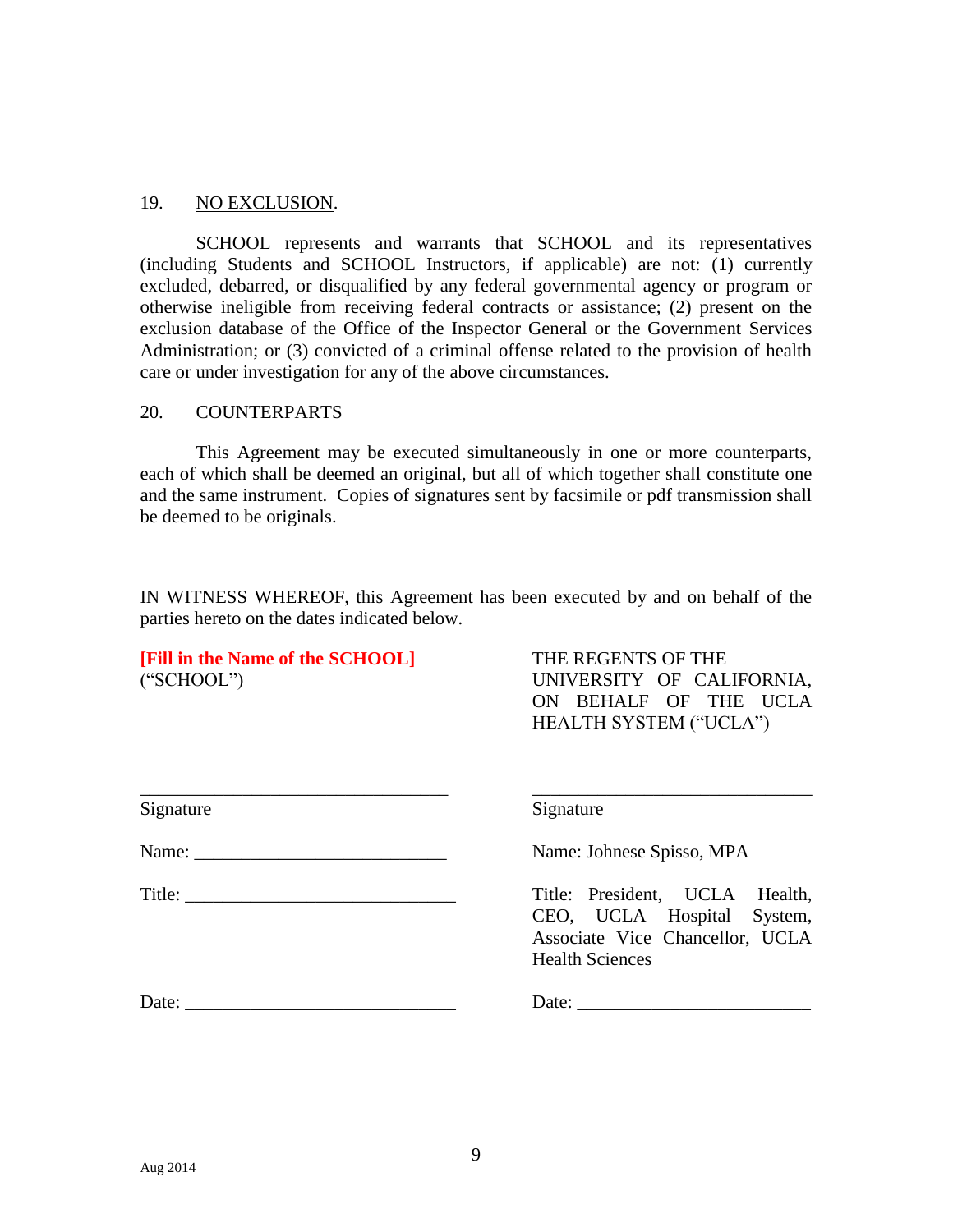## **EXHIBIT A**

- 1. Type of Program(s) offered by SCHOOL covered under this Agreement:
	- A. Subject Area: **[Fill in the type of educational program, such as Nursing, Physical Therapy, Respiratory Therapy, etc. If there is more than one Program, fill out a separate Exhibit A for each Program.]**
	- **B.** Degree Awarded: **[Check the type of degree awarded for the Program, or check "Other" if the degree is not on the list, and fill in the type of degree or certification.]**
		- \_\_\_Bachelors Degree
		- \_\_\_Masters Degree
		- \_\_\_Doctorate Degree
		- \_\_\_Advanced Practice: \_\_\_\_\_\_\_\_\_\_\_\_\_\_\_\_\_\_\_\_\_\_
		- $\blacksquare$  Other:
- 2. UCLA Health System facilities covered under this Agreement: **[Check the UCLA facilities where the clinical rotation will take place.]**
	- \_\_\_ Ronald Reagan UCLA Medical Center
	- \_\_\_ Santa Monica UCLA Medical Center and Orthopaedic Hospital
	- \_\_\_ Resnick Neuropsychiatric Hospital at UCLA
	- \_\_\_ Outpatient Clinics (location): \_\_\_\_\_\_\_\_\_\_\_\_\_\_\_\_\_\_\_\_\_\_\_\_
- 3. Rotation Description: **[Check the appropriate box if clinical care will be provided by the students.]**

Clinical care of patients

- $\_\_\_\$
- \_\_\_ No

Administrative rotation **[If the rotation is an administrative rotation, describe the type, such as management/leadership experience.]**

\_\_\_ Yes (describe: \_\_\_\_\_\_\_\_\_\_\_\_\_\_\_\_\_\_\_\_\_\_\_\_\_\_\_\_) \_\_\_ No

- 4. Evaluations of Students by UCLA staff: **[Check the appropriate box to identify if UCLA staff will fill out evaluations of the Students.]**
	- $\rule{1em}{0.15mm}$  Yes  $\_\_$  No
- 5. SCHOOL Instructors: **[Check the appropriate box if the SCHOOL will provide Instructors on site at UCLA during the clinical rotations.]**

A. SCHOOL Instructors present at UCLA:

 $\_\_\_\$  Yes \_\_\_ No